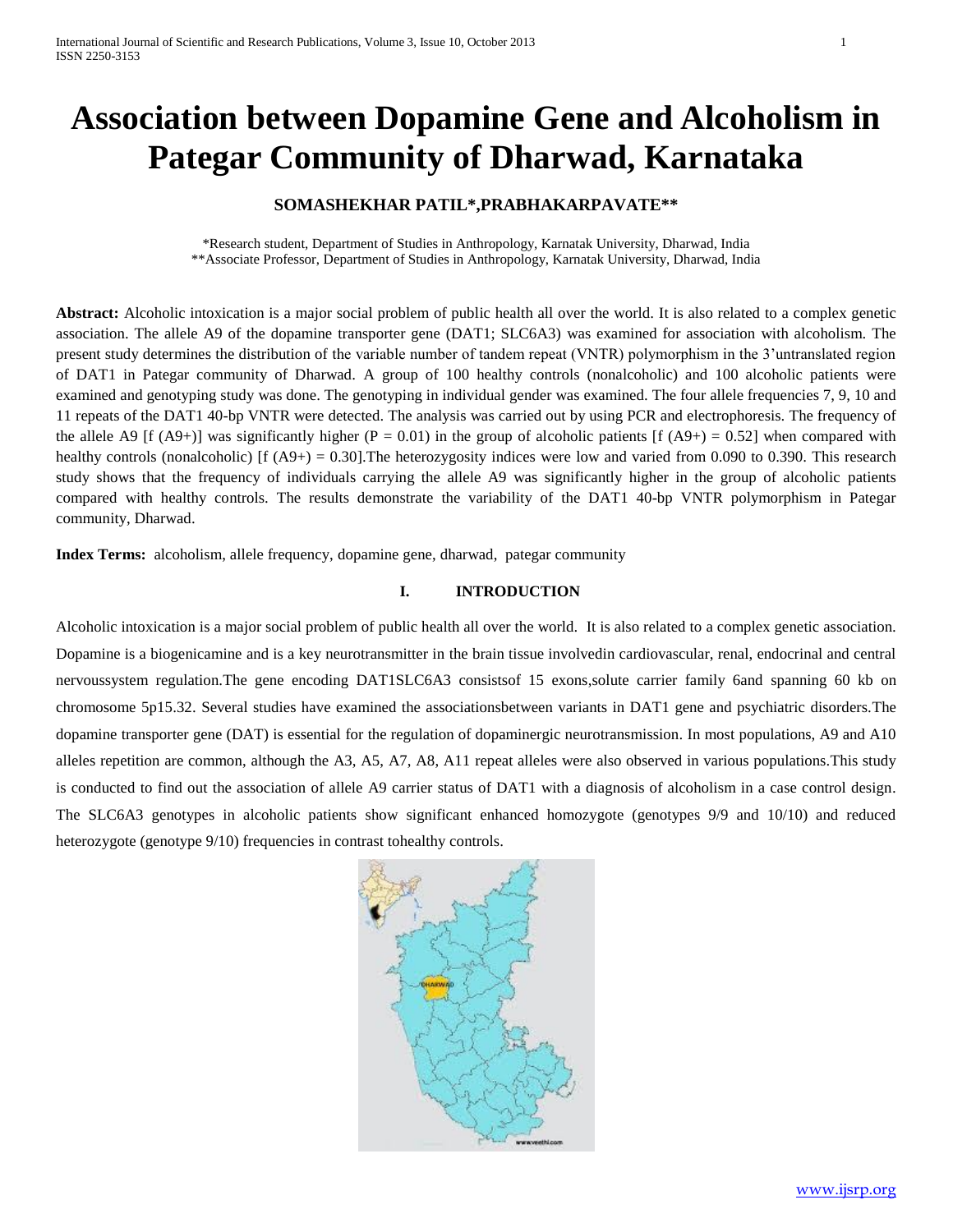#### **II. MATERIAL AND METHODS**

The 200 individuals were selected fromPategar community of Dharwad and written informed consent was obtained from each of them.The screeningevaluations of all participating individuals were conducted by interview and clinical examination. Those were based on Structured Clinical Case Taking Proforma, MAST and AUDIT questionnaires. A group of 100 healthy controls (nonalcoholic) and 100 alcoholic patients were selected.Inclusion criteria for the healthy control group were: (1) absence of any neurological or psychiatric illnesses, (2) absence of pregnancy, (3) informed consent.Inclusion criteria for alcoholic patients were as follows: (1) diagnosis of alcoholic dependence (2) no history of severe medical conditions (3) absence of pregnancy (4) informed consent.

#### **DNA isolation and genotyping:**

The SDS- proteinase K method was used for extraction of DNA from a blood sample.

#### **Statistical analysis:**

The Fisher's exact test was used for comparison of allele A9 frequencies of the DAT 1 polymorphism between alcoholic patients and healthy controls.A significance level of 5% was considered for a type 1 error.Hot Water Distribution System Model program (HWSIM)and GENEPOP program were used for assessment of Hardy–Weinberg equilibrium (HWE) deviations.Using the FSTAT programcalculations of allele frequencies were observedand expected heterozygosity levels and F statistics were calculated.

#### **III. RESULT AND DISCUSSIONS**

All the 200 study subjects were genotyped for the DAT1 polymorphism. For all analyzed study subjects the genotype frequencies did not differ significantly from HWE ( $P > 0.21$  in all cases). Table 1 exhibits the comparison between healthy controls and alcoholic patients on the basis of A9 allele. It is clear from the table that allele A9 was significantly  $(P = 0.01)$  higher in the group of alcoholic patients  $[f (A9+) = 0.52]$  when compared with healthy controls  $[f (A9+) = 0.30]$ .

The male and female group exhibit variation in the expression of A9 allele; hence males and females wereanalyzedseparately and compared.Table 2 shows the distribution of A9 allele among male alcoholic patients and controls.It is clear from the table that, the frequency of the allele A9 was significantly high  $f(A9+) = 0.54$  as compared to controls  $(P = 0.02)$ .

Table 3 shows the distribution of A9 allele among female alcoholic patients and controls. The frequency of allele A9 issignificantly high [f (A9+) = 0.55] among alcoholic patients when compared to controls( $P = 0.18$ ).

| <b>Sample</b>      |     | $f(A9+)$ | $P[f(A9+)]$ |
|--------------------|-----|----------|-------------|
| Alcoholic patients | 100 | 0.52     | 0.01        |
| Healthy controls   | 100 | 0.30     |             |

#### **Table I:The Distribution of A9 alleles among the alcoholic patients andcontrols.**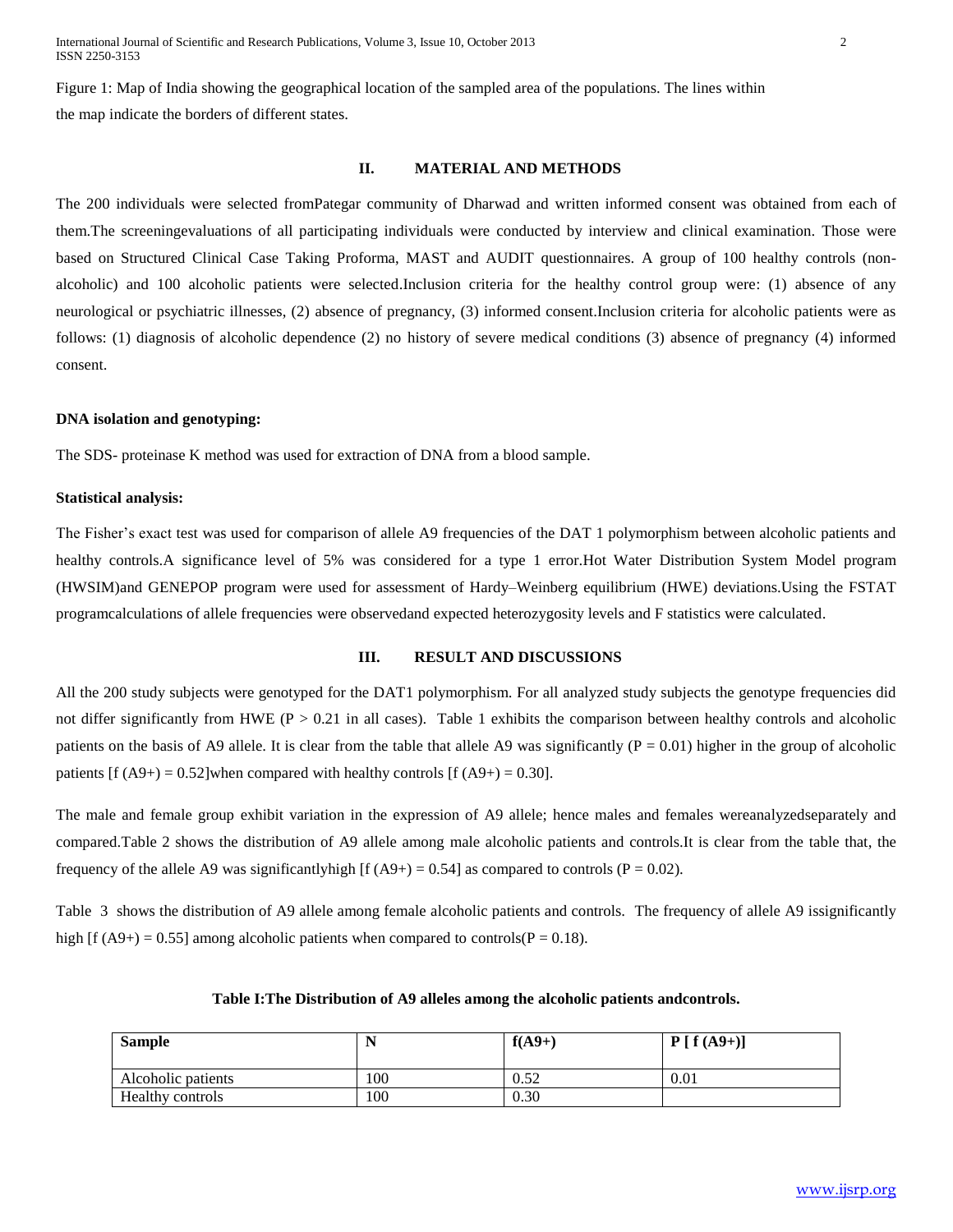# **Table II: The comparison between male alcoholic patients and controls on the basis of A9 alleles.**

| <b>Sample</b>          | N  | $f(A9+)$ | $P[ f (A9+) ]$ |
|------------------------|----|----------|----------------|
| Malealcoholic patients | 85 | 0.54     | 0.02           |
| Malehealthy controls   | 75 | 0.32     |                |

# **Table III. The comparison between female alcoholic patients and controls on the basis of A9 alleles.**

| <b>Sample</b>             |    | $f(A9+)$ | $P[f(A9+)]$ |
|---------------------------|----|----------|-------------|
| Female alcoholic patients | 19 | 0.55     | 0.18        |
| Female healthy controls   | 25 | 0.34     |             |

# **Table IV: The Allele frequencies and Hardy – Weinberg proportions of the DAT1; SLC6A3 polymorphism in Pategar community of Dharwad.**

| of<br>community<br><b>Pategar</b> | <b>Allele frequencies</b> |       |       |  | $HW X^2$ | value |
|-----------------------------------|---------------------------|-------|-------|--|----------|-------|
| <b>Dharwad</b>                    |                           |       | 10    |  |          |       |
| Alcoholic patients                |                           | 0.250 | 0.720 |  | 7.177    | 0.066 |
| Healthy controls                  | 0.012                     | 0.089 | 0.909 |  | 2.945    | 0.499 |

The frequency distribution of alleles is shown in Tables 4. This study clearly shows Hardy-Weinberg equilibrium and the analysis identified four alleles 7, 9, 10 and 11 -repeats. The 9 and 10-repeat alleles were more common in the Pategarcommunity. The frequency of 9 and 10-repeat allele is 0.250 and 0.720 in alcoholic patients. In healthy controls the frequency of 9 and 10-repeat allele is 0.089 and 0.909. The 11-repeat allele was not detected in the Pategar community. The 7-repeat allele was only observed in healthy controls with the frequency of 0.012.

# **Table V: The genotype frequencies and observed heterozygosity of the DAT1; SLC6A3 gene in Pategar community of Dharwad.**

|                                           | <b>Genotype frequencies</b> |       |       |       |       |       |       | <b>Observed</b><br>heterozygosit<br>$\mathbf y$ |
|-------------------------------------------|-----------------------------|-------|-------|-------|-------|-------|-------|-------------------------------------------------|
| Pategar<br>community of<br><b>Dharwad</b> | 7/7                         | 7/9   | 9/9   | 9/10  | 10/10 | 10/11 | 11/11 |                                                 |
| Alcoholic<br>patients                     |                             |       | 0.059 | 0.039 | 0.574 |       |       | 0.390                                           |
| Healthy                                   |                             | 0.032 | 0.090 | 0.890 | 0.710 |       |       | 0.090                                           |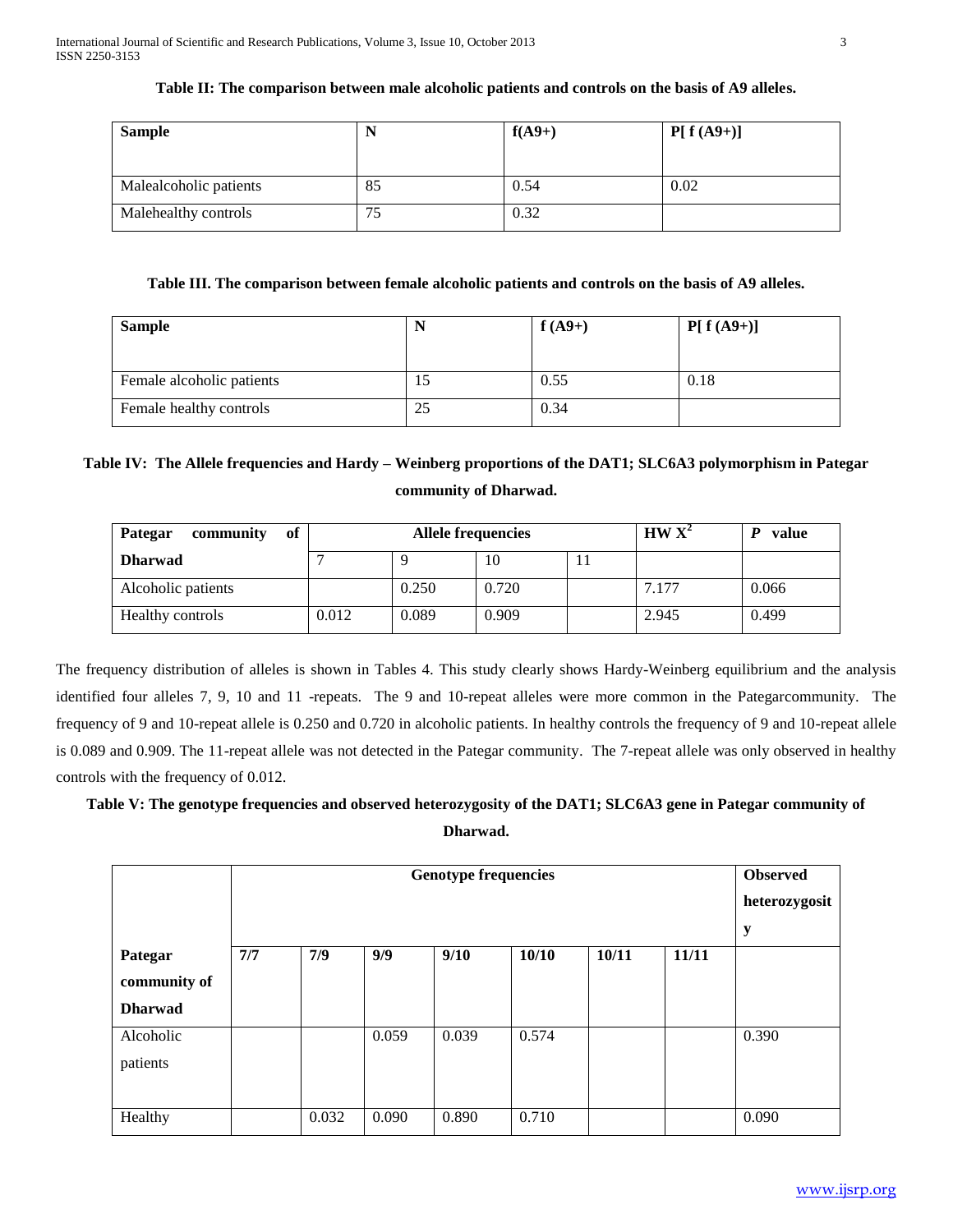International Journal of Scientific and Research Publications, Volume 3, Issue 10, October 2013 4 ISSN 2250-3153

Table 5 shows the distribution of the genotype frequencies and observed heterozygosity of the DAT1; SLC6A3 gene in the Pategar community. The heterozygosity indices were observed comparatively low in the healthy controls. These results demonstrate the variability of the DAT1 40-bp VNTR polymorphism in alcoholic patients and healthy controls among the Pategar community.

## **IV. CONCLUSIONS**

It is clear from the present findings that there is an influence of DAT1 VNTR polymorphism in the etiology of alcoholism amongPategar community of Dharwad. This study also shows that most frequent nine and ten-repeat allele deviate significantly from alcoholic patients. The present research study establishes the association between allele A9 carrier status of DAT1 and alcoholism.

#### **REFERENCES**

Chen, W. J., Chen, C. H., Huang, J. et al,"Genetic polymorphisms of the promoter region of dopamine D2 receptor and dopamine transporter genes and alcoholism among four aboriginal groups and Han Chinese in Taiwan". Psychiatric Genetics, 2001, pp. 11, 187–195.

Foley, P. F., Loh, E. W., Innes, D. J. et al "Association studies of neurotransmitter gene polymorphisms in alcoholic Caucasians". Annals of the New York Academy of Sciences, 2004, pp. 1025, 39–46.

Gelernter J, Kranzler H, Lacobelle J. "Population studies of polymorphisms at loci of neuropsychiatric interest (tryptophan hydroxylase (TPH), dopamine transporter protein (SLC6A3), D3 dopamine receptor (DRD3), apolipoprotein E (APOE), mu opioid receptor (OPRM1), and ciliaryneurotrophic factor (CNTF))". Genomics, 1998, pp. 52: 289–297.

Heinz, A., Goldman, D., Jones, D. W. et al., "Genotype influences in vivo dopamine transporter availability in human striatum". Neuropsychopharmacology, 2000,pp. 22, 133–139.

L.V.K.S.Bhaskar et al. "Allelic Variation and Haplotype Structure of the Dopamine Receptor Gene DRD2 IN Nine Indian Populations", Genetic Testing Vol 12, Number 1, Mary Ann LiebertInc, 2008, pp.153-160.

Miller, S. A., Dykes, D. D. andPolesky, H. F., "A simple salting out procedure for extracting DNA from human nucleated cells", Nucleic Acids Research, 1998, pp.16, 1215.

Muramatsu, T. and Higuchi, S., "Dopamine transporter gene polymorphism and alcoholism. Biochemical and Biophysical Research Communications", 1995, 211, 28– 32.

Schmidt LG, Harms H, Kuhn S et al , "Modification ofalcohol withdrawal by the A9 allele of the dopamine transportergene". Am J Psychiatry, 1998, pp.155:474–478

Vandenbergh DJ, Persico AM, Hawkins AL, Griffin CA, Li X, Jabs EW, Uhl GR."Human dopamine transporter gene (DAT1) maps to chromosome 5p15.3 and displays a VNTR". Genomics, 1992, pp. 14: 1104–1106.

# **AUTHOR'S BIOGRAPHY**

#### **1. Main author** (**Correspondence author)**

Name: Dr. Somashekhar.V.Patil Qualification: B.H.M.S., M.D., IDIRHEM., (Ph. D) Address: S/O. V.C.Patil, Chandra Nilay, Near Post Office, Housing Board Colony, Post.Shiggaon,Tq. Shiggaon,Dt.Haveri, Karnataka, INDIA, Pin. 581205 Email: dr.som09@rediffmail.com